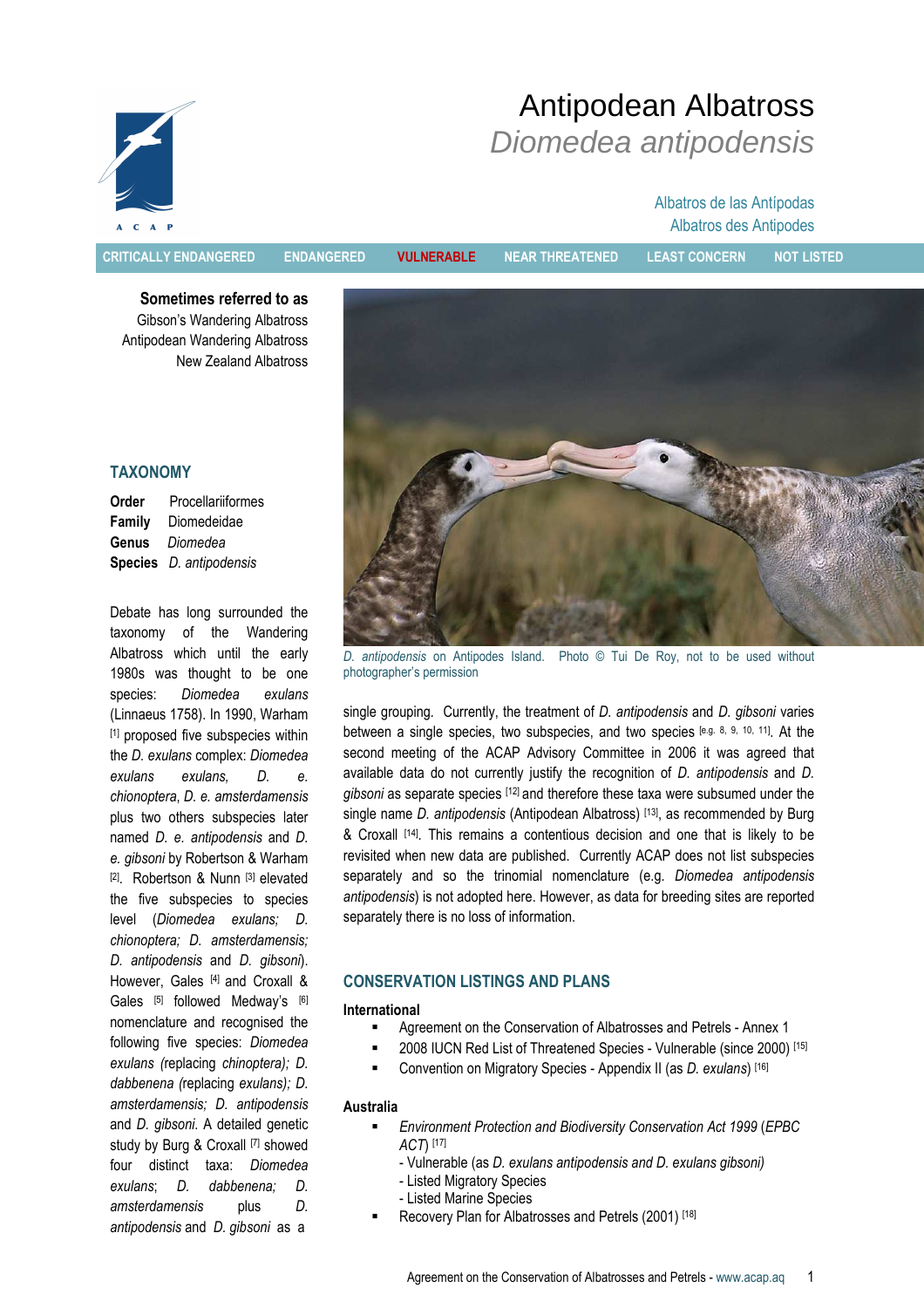Threat Abatement Plan 2006 for the incidental catch (or bycatch) of seabirds during oceanic longline fishing operations [19]

#### New South Wales

■ Threatened Species Conservation Act 1995 – Vulnerable [20]

#### Chile

National Plan of Action for reducing by-catch of seabirds in longline fisheries (PAN-AM/CHILE) 2007 [21]

#### New Zealand

- New Zealand Wildlife Act 1953<sup>[22]</sup>
- Action Plan for Seabird Conservation in New Zealand; Part A: Threatened Seabirds [23]
- New Zealand Conservation Status 2008 as D. a. gibsoni, Nationally Vulnerable; and D. a. antipodensis, Naturally Uncommon

## BREEDING BIOLOGY

Diomedea antipodensis is a biennially breeding species, with the breeding season on the Antipodes three weeks later than on Auckland Islands. Most eggs on Auckland Island are laid between 26 December and 25 January (median 4-7 January), while most Antipodes birds lay between 7 January and 14 February (median 23-26 January) [24, 25]. Hatching takes place in March and April after a mean incubation period of c. 79 days (K. Walker and G. Elliott unpubl data). Chicks fledge after nine months, departing in mid December to early March [24, 26, 27, 28] (Table 1). The age of first return is at least three years old. The youngest age of first breeding is seven years for Antipodes Island birds and eight years for those from Auckland Islands (K. Walker and G. Elliott unpubl. data).

Table 1. Breeding cycle of D. antipodensis.



#### BREEDING STATES

Table 2. Distribution of the global D. antipodensis population among ACAP Parties.

New Zealand

Breeding pairs 100%

## BREEDING SITES

Diomedea antipodensis is endemic to the New Zealand subantarctic islands of Antipodes, Auckland and Campbell (Tables 2 and 3, Figure 1). The total breeding population on Antipodes Island (D. a. antipodensis) was estimated at approximately 12,572 pairs, with an average of 4,565 pairs breeding annually over three seasons between 2007 and 2009 (G. Elliott & K. Walker unpubl. data). The total breeding population on the Auckland Islands (D. a. gibsoni) was estimated at approximately 9,682 pairs in 2006-09, with an average of 3,277 pairs breeding annually over the four seasons (G. Elliott & K. Walker unpubl. data). A higher than normal number of established breeding pairs deferred breeding for two, rather than the typical one year, during this period (see Table 3). About six pairs (of D. a. antipodensis) were also reported to breed on Campbell Island each year in the 1990s [29], and in 2005, a breeding pair was reported on Pitt Island in the Chatham Islands (C. Miskelly in [10, 24]). Although of interest as a breeding range extension, this pair is not considered further in this assessment. The total average annual breeding population of approximately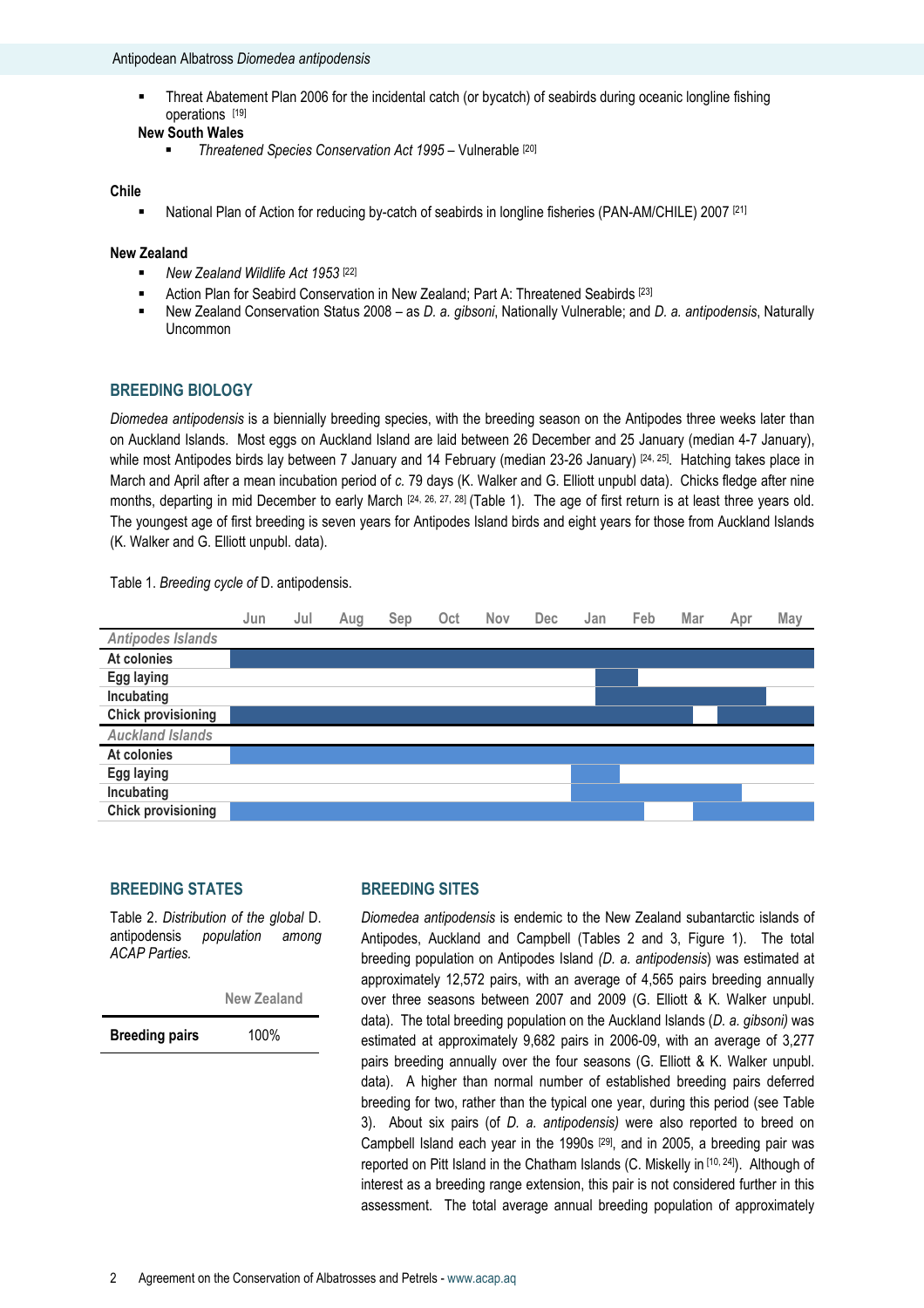8,050 pairs on all islands was thought to represent 44,508 mature individuals in 2009 (G. Elliott and K. Walker unpubl. data).



#### Figure 1. The location of main breeding sites and approximate range of D. antipodensis. The boundaries of selected Regional Fisheries Management Organisations (RFMOs) are also shown.

CCAMLR – Commission for the Conservation of Antarctic Marine Living Resources CCSBT - Convention for the Conservation of Southern Bluefin Tuna IATTC - Inter-American Tropical Tuna Commission ICCAT - International Commission for the Conservation of Atlantic Tunas

IOTC - Indian Ocean Tuna Commission

WCPFC - Western and Central Pacific Fisheries Commission

| <b>Breeding site</b>                                                                                                          | <b>Jurisdiction</b> | <b>Years monitored</b>         | <b>Monitoring</b><br>method | <b>Monitoring</b><br>accuracy | Annual breeding pairs<br>(last census)                                           |
|-------------------------------------------------------------------------------------------------------------------------------|---------------------|--------------------------------|-----------------------------|-------------------------------|----------------------------------------------------------------------------------|
| <b>Antipodes Islands</b><br>(D. a. antipodensis)<br>49° 75'S, 178° 80'E<br>Antipodes Island                                   | New Zealand         | 1969, 1994-2005,<br>2007-2009  | A                           | High                          | 6,286 <sup>1</sup><br>$(2007-09)$                                                |
| <b>Auckland Islands</b><br>(D. a. gibsoni)<br>51° 00'S, 166° 00'E<br>Adams Island<br>Disappointment Island<br>Auckland Island | New Zealand         | 1973,1991-2009<br>1993<br>1995 | A<br>A<br>D                 | High<br>High<br>Medium        | 4,841 1 (2006-09)<br>352 (1997) <sup>2</sup> [25]<br>72 (1997) <sup>2</sup> [25] |
| <b>Campbell Island</b><br>(D. a. antipodensis)<br>52° 33'S, 169° 09'E                                                         | New Zealand         | 1995                           | Α                           | High                          | 6 (1995) [29]                                                                    |
| <b>Total</b>                                                                                                                  |                     |                                |                             |                               | 11,557                                                                           |

Table 3. Monitoring methods and most recent estimates of the population size (annual breeding pairs) for each breeding site. Table based on G. Elliott and K. Walker unpublished data and published references as indicated.

1 average annual number of breeding pairs alive between 2006/2007 and 2009 but not necessarily breeding biennially

<sup>2</sup> estimates based on 1997 Adams Island census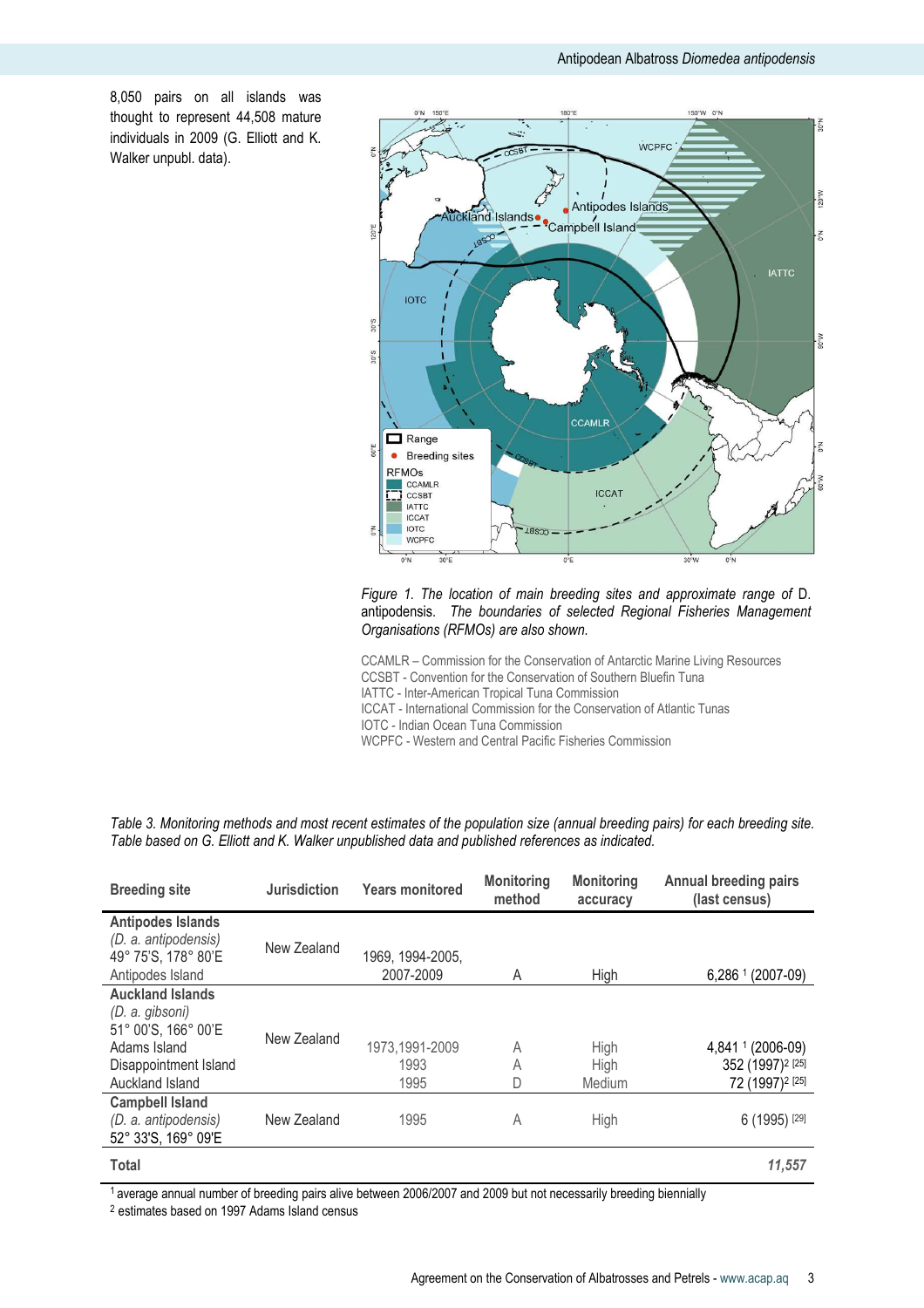## CONSERVATION LISTINGS AND PLANS FOR THE BREEDING SITES

## International

Auckland Islands, Campbell Island, and Antipodes Islands

**UNESCO World Heritage List (inscribed 1998)** [30]

#### New Zealand

Auckland Islands, Campbell Island, and Antipodes Islands

- National Nature Reserve New Zealand Reserves Act 1977<sup>[31]</sup>
- **Conservation management strategy: subantarctic islands 1998-2008** [32]

## POPULATION TRENDS

Although it is difficult to determine past population sizes on the seldom visited subantarctic islands, it is probable that both Island groups supported larger populations which suffered fisheries-induced declines in the 1960s-1980s, before a reduction in fishing effort in the region [10, 24, 25] .

Mark–recapture analyses of the Antipodes Island population indicate that the number of breeding adults increased by 5.1% per annum between 1996 and 2004, whereas the number of breeding adults on Adams Island in the Auckland group increased by 2.2% per annum during the same period (Table 4). In 2005-2008, however, numbers of breeding birds on Antipodes Island and Adams Island declined by 6.1% and 12.2% per annum respectively (G. Elliott & K. Walker, unpubl data). Despite the observed increase between 1996 and 2004, the total Auckland Islands breeding population decreased from an estimated 14,606 pairs in 1997 to 8,463 pairs in 2009 (G. Elliott & K. Walker, unpubl. data). There is a suggestion that this steep decline may be linked to oceanographic changes in the Tasman Sea [33].

Table 4. Summary of population trend data for D. antipodensis at each breeding site. Table based on G. Elliott & K. Walker unpublished data.

| <b>Breeding site</b>     | <b>Current</b><br>Monitoring | <b>Trend Years</b>       | % average change<br>per year | <b>Trend</b>            | % of population for<br>which trend calculated |
|--------------------------|------------------------------|--------------------------|------------------------------|-------------------------|-----------------------------------------------|
| <b>Antipodes Islands</b> | Yes                          | 1996-2004<br>2005-2008   | 5.1%<br>$-6.1%$              | Increasing<br>Declining | c.6%<br>c.6%                                  |
| <b>Auckland Islands</b>  |                              |                          |                              |                         |                                               |
| Adams Island             | Yes                          | 1996-2004                | 2.2%                         | Increasing              | c.6%                                          |
|                          |                              | 2005-2008                | $-12.2%$                     | Declining               | c.6%                                          |
| Disappointment Island    | No                           | $\overline{\phantom{0}}$ | ۰.                           | <b>Unknown</b>          | -                                             |
| Auckland Island          | No                           | $\overline{\phantom{a}}$ |                              | <b>Unknown</b>          | ٠                                             |
| <b>Campbell Island</b>   | No                           | $\overline{\phantom{a}}$ |                              | Unknown                 | ٠                                             |

Breeding success was consistently much lower on Adams Island than on Antipodes Island [10] (Table 5), which together with the greater mean age of recruitment may explain the lower population growth rate on Adams Island between 1996-2004. Mean adult survival rates on Adams Island was similar to that of the Antipodes Island population in 1991/1994-2004, but considerably lower in 2005-5007, although in all cases were within the range documented for other albatross species [34].

Table 5. Summary of demographic data for D. antipodensis at each breeding site. Table based on K. Walker and G. Elliott unpublished data and published references as indicated.

| <b>Breeding site</b>           | <b>Mean breeding success</b><br>%/year (±SE; Years) | Mean juvenile survival<br>%/year (±SE; Years) | Mean adult survival<br>%/year (±SD; Years) |
|--------------------------------|-----------------------------------------------------|-----------------------------------------------|--------------------------------------------|
| <b>Antipodes Islands</b>       | 74.0 ±1.6 (1994-2004) [10]                          | 87.4 (1995-1997) 1                            | $96.0 \pm 0.7$ (1994-2004)                 |
|                                | $61.8 \pm 6.1$ (2005-2008)                          | 89.6-91.2 (1995-1997) 2                       | $94.8 \pm 5.2$ (2005-2007)                 |
| <b>Auckland Islands</b>        |                                                     |                                               |                                            |
| Adams Island                   | 63.1 ±2.0 (1991-2004) [10]                          | 90.0 (1994-1997) 1                            | $95.9 \pm 0.6$ (1991-2004)                 |
|                                | $30.3 \pm 3.3$ (2005-2008)                          | 91.7 (1994-1997) 2                            | 88.3 ± 2.6 (2005-2007)                     |
| Disappointment Island          | No data                                             | No data                                       | No data                                    |
| Auckland Island                | No data                                             | No data                                       | No data                                    |
| <b>Campbell Island</b>         | No data                                             | No data                                       | No data                                    |
| <sup>1</sup> survival to age 5 |                                                     |                                               |                                            |

2 survival to age 8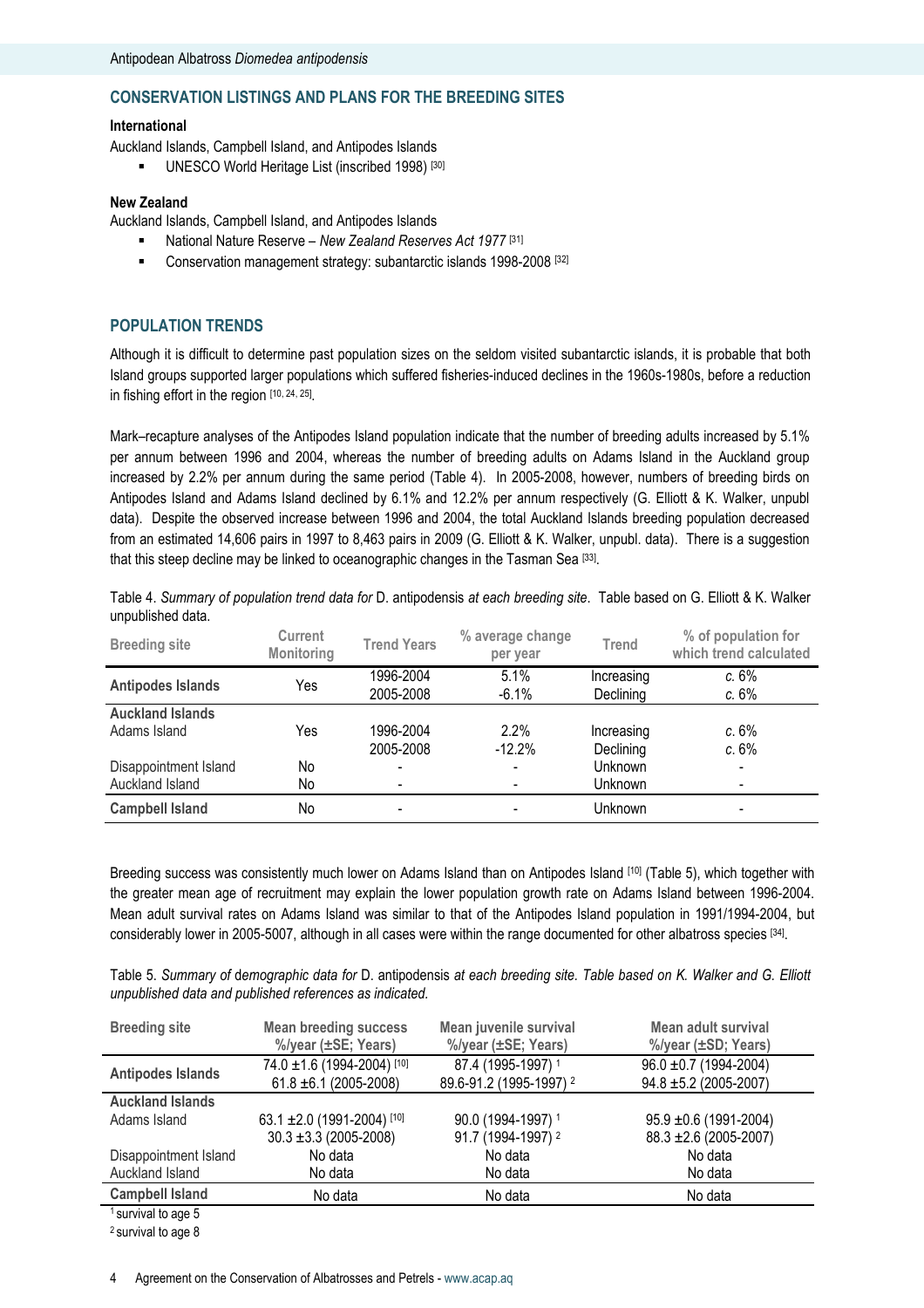## BREEDING SITES: THREATS

All breeding sites of D. antipodensis are legally protected and access is restricted. Currently, few land-based threats could be considered to cause population level changes in the two main populations (Table 6).

Table 6. Summary of known threats at the breeding sites of D. antipodensis causing population level changes. Table based on information submitted to the ACAP Breeding Sites Working Group in 2008.

| <b>Breeding site</b>     | Human<br>disturbance | Human<br>take | <b>Natural</b><br>disaster | Parasite or<br>Pathogen | <b>Habitat loss</b><br>or<br>degradation | <b>Predation by</b><br>alien<br>species | Contamination |
|--------------------------|----------------------|---------------|----------------------------|-------------------------|------------------------------------------|-----------------------------------------|---------------|
| <b>Antipodes Islands</b> | No                   | No            | No                         | No                      | No                                       | No <sup>a</sup>                         | No            |
| <b>Auckland Islands</b>  |                      |               |                            |                         |                                          |                                         |               |
| Adams Island             | No                   | No            | No                         | No                      | No b                                     | No                                      | No            |
| Disappointment Island    | No                   | No            | No                         | No                      | No b                                     | No                                      | No            |
| Auckland Island          | No                   | No            | No                         | No                      | No b                                     | No c                                    | No            |
| <b>Campbell Island</b>   | No                   | No            | No                         | No                      | No                                       | No                                      | No            |

a Although introduced house mice Mus musculus are present on Antipodes Island, they do not appear to pose a threat to D. antipodensis [23] .

<sup>b</sup> The main colonies on Adams and Disappointment Islands are free of introduced mammals but feral pigs Sus scrofa on the Auckland Island mainland cause major habitat degradation [23].

c Feral pigs take eggs and chicks and may be limiting potential growth of numbers of birds breeding on Auckland Island. Feral cats Felis catus may also kill some chicks, but house mice do not appear to pose a threat [23].



D. antipodensis on Adams Island, Photo © Tui De Roy, not to be used without photographer's permission

#### FORAGING ECOLOGY AND DIET

Diomedea antipodensis feeds by surface seizing [35] but the diet is poorly known. Cephalopods (100% of occurrence, 11 families), followed by fish, were the main food items in five samples from the Auckland Islands collected during chick-rearing [36]. Although members of the Histioteuthidae were the most common, with the Cranchiidae, Gonatidae, and Chiroteuthidae also numerous (10% or more of all beaks), the Onychoteuthidae (particularly Kondakovia longimana) were more important in terms of weight [36]. The frequency of cephalopod species that are vertical migrants, and often bioluminescent, in the diet of D. antipodensis may be indicative of a high degree of nocturnal feeding [36, 37].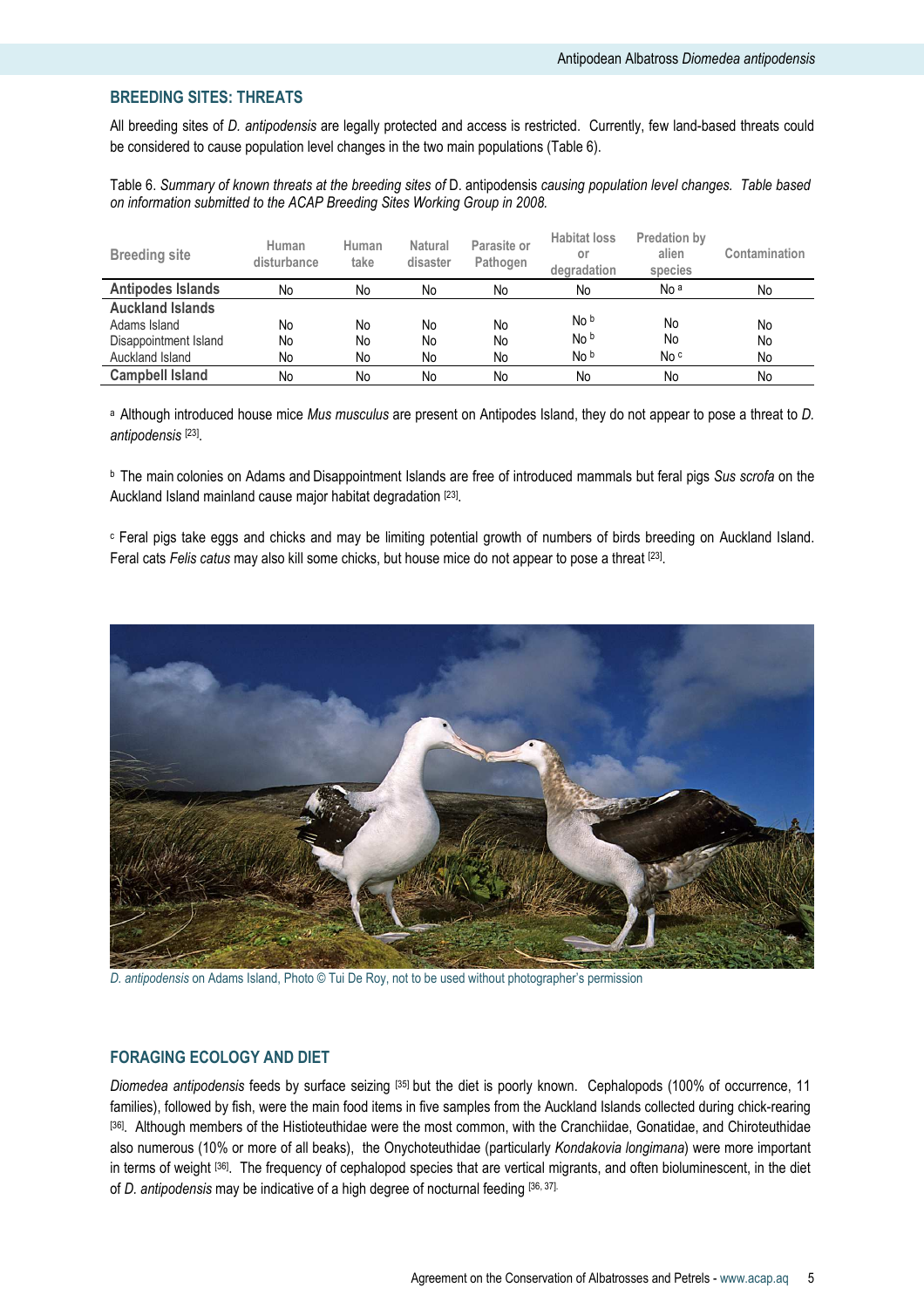#### Antipodean Albatross Diomedea antipodensis

In winter, birds from the Auckland Islands, and to a much lesser extent those from the Antipodes, as well as other Diomedea species, feed on the giant cuttlefish Sepia apama off the New South Wales coast of eastern Australia, where the species spawns in July and August, and the dead or moribund cuttlefish float to the surface <sup>[38]</sup>.

#### MARINE DISTRIBUTION

Satellite-tracking data indicated limited overlap in the foraging ranges of the Auckland and Antipodes Islands populations. Auckland Islands birds mostly foraged in the Tasman Sea (24°S to 57°S) and Antipodes Islands birds in the Pacific Ocean east of New Zealand (24°S to 73°S in Antarctic waters) [39, 40, 41] (Figure 2). Breeding and non-breeding birds used similar core foraging areas [40] (Figure 3). Males from the Antipodes had a much larger foraging range than did females, venturing into Antarctic waters to the south and tropical South Pacific to the north of New Zealand. Non-breeding and juvenile males from the Antipodes also migrated east to waters off Chile, whereas non-breeding males and females from the Aucklands foraged westward to the south-eastern Indian Ocean (to 112°E), avoiding Antarctic waters [39, 40, 42]. The distribution of populations from both island groups shifted northward (above 40°S) during June – November, and the Auckland Islands birds also moved from the eastern to the western Tasman Sea during spring (September - November) [40].



Figure 2. Satellite-tracking data from breeding adult D. antipodensis (Number of tracks = 122). Map based on data contributed to the BirdLife Global Procellariiform Tracking Database.

Foraging was concentrated mostly over pelagic waters and deep shelf slope (up to 6000 m deep), with peaks of activity around 1000 m depth (associated with seamounts and shelf break areas where strong currents and eddies resulted in enhanced productivity), and in addition, at 4500 m deep for birds from the Auckland Islands (over mid-Tasman sea) and 5000 m deep for Antipodes Islands birds (South Pacific Basin) [39, 40]. Foraging flights are longer during incubation (7-13 days) than during chick rearing (mean of 4 days) [40, 41].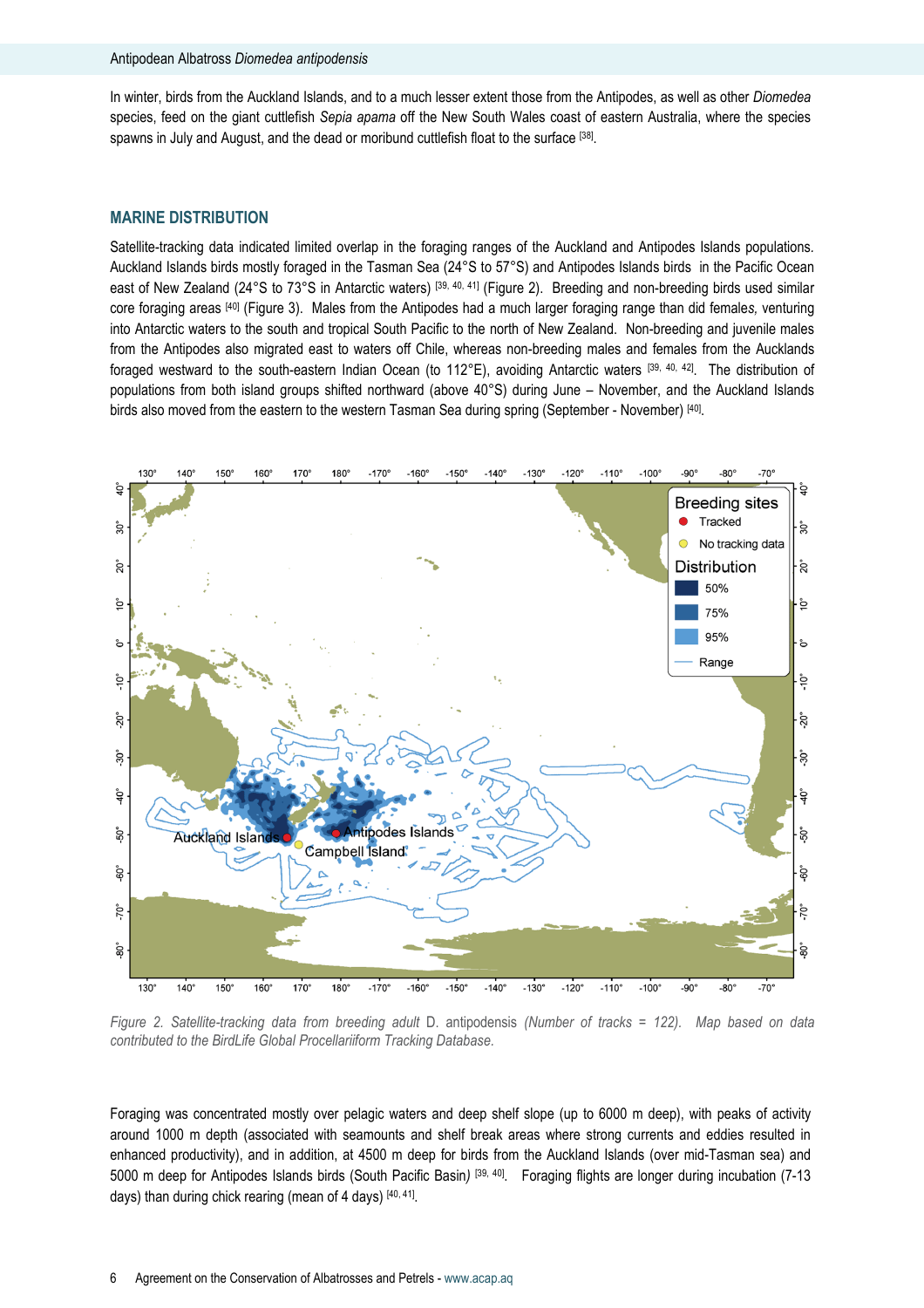

Figure 3. Satellite-tracking data of non-breeding D. antipodensis (Number of tracks =51). Map based on data contributed to the BirdLife Global Procellariiform Tracking Database.

Diomedea antipodensis overlap with five current Regional Fisheries Management Organisations but principally the WCPFC and CCSBT, which encompass the breeding sites (Figure 1; Table 7). The species also overlaps with IOTC, IATTC and CCAMLR. Consultations are currently underway to establish the South Pacific Regional Fisheries Management Organisation (SPRFMO) that would cover both pelagic and demersal fisheries in the region and which would overlap with the foraging range of D. antipodensis. Satellite-tracking studies indicate that non-breeding birds spend over 50% of their time in the Exclusive Economic Zones (EEZs) of Australia, New Zealand and Chile [42].

Table 7. Summary of the known ACAP Range States, non-ACAP Exclusive Economic Zones and Regional Fisheries Management Organisations that overlap with the marine distribution of D. antipodensis.

|                                                                    | <b>Resident/Breeding</b><br>and feeding range       | Foraging range only                          | Few records - outside core<br>foraging range |  |
|--------------------------------------------------------------------|-----------------------------------------------------|----------------------------------------------|----------------------------------------------|--|
| Known ACAP Range States                                            | New Zealand                                         | Australia<br>Chile                           | South Africa                                 |  |
| <b>Exclusive Economic Zones of</b><br>non-ACAP countries           |                                                     | $\overline{\phantom{a}}$                     | Fiii?<br>New Caledonia?                      |  |
| <b>Regional Fisheries Management</b><br>Organisations <sup>1</sup> | <b>WCPFC</b><br><b>CCSBT</b><br>SPRFMO <sup>2</sup> | <b>CCAMLR</b><br><b>IOTC</b><br><b>IATTC</b> | -                                            |  |

<sup>1</sup> See Figure 1 and text for list of acronyms

<sup>2</sup> Not yet in force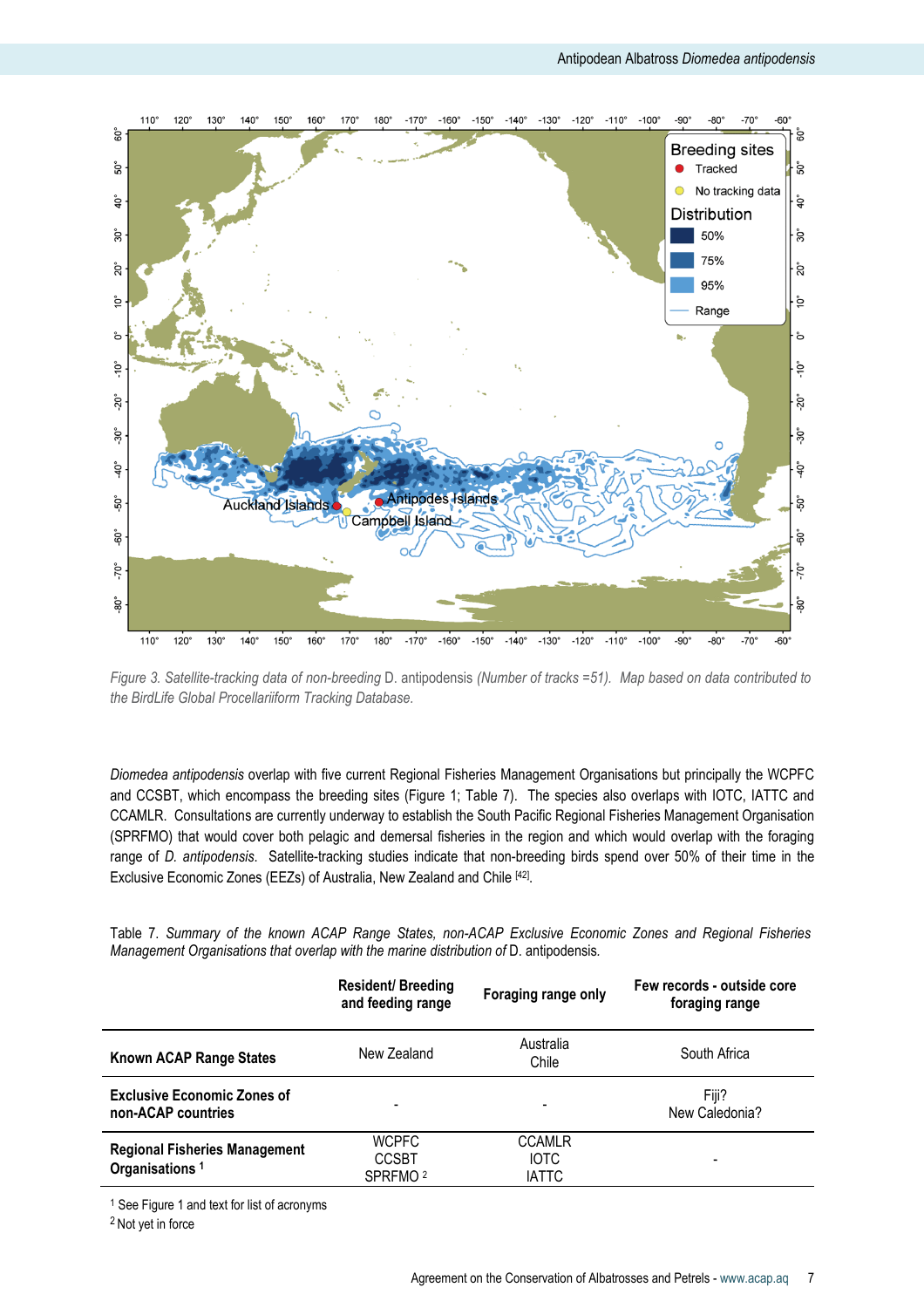## MARINE THREATS

The major threat affecting D. antipodensis is incidental mortality in longline fishing operations [29]. The growth of the southern bluefin tuna Thunnus maccoyii longline fishery around New Zealand in the 1960 and 1970s [43] and the Japanese longline fishery for Thunnus spp. around Australia until the mid 1990s [44, 45] is likely to have impacted populations on both island groups. Diomedea antipodensis comprised at least 8% of the observed seabird bycatch in Japanese tuna longlines in New Zealand waters from 1989 to 1992 [43], and 14% of the identified birds caught on southern bluefin tuna longlines in New Zealand waters between 1988 and 1997 (Baird et al. 1998 in [23]). Between 1998 and 2004, 70 D. antipodensis have been observed caught in the New Zealand surface longline fishery operating around the eastern coast of North Island, but observer coverage in the New Zealand EEZ was less than 5% of total fishing effort [46]. The trawl fishery has also been assessed during that period but only one individual was observed killed [46]. Similarly, D. a. antipodensis and D. a. gibsoni comprised 5.6% and 2.4% respectively of the albatross species observed killed and returned for autopsy (1,652 individuals) between 1996 and 2005, with the vast majority caught by joint venture tuna longliners [47] which have good observer coverage, whereas the much larger domestic tuna long-line fleet does not.

Bycatch of D. antipodensis has been identified recently as a problem in the Chilean pelagic longline swordfish fishery, with 'Wandering Albatross' the second most abundant species grouping (after White-chinned Petrels Procellaria aequinoctialis) returned to shore for autopsy in 2005-2006 [48]. Foraging areas of this species also overlap with longlining activities in the Australian Eastern Tuna and Billfish fishery [49], where around 3.4 million hooks are set annually [50], and with the Korean and Taiwanese fleets in the central Pacific, which target mostly albacore tuna  $T$ , alalunga  $[51]$ . However, seabird bycatch information for the distant-water pelagic fleets is poor.

#### KEY GAPS IN SPECIES ASSESSMENT

The extent of incidental mortality, especially in unregulated longline fisheries operating in the central and south east Pacific and the central Tasman Sea requires urgent investigation. Improved bycatch assessment and identification of taxa within the "wandering albatross" group in distant-water and South American fisheries is needed.

The diet of this species has not been comprehensively examined and the cause of the recent sharp decline in the Adams Island population is still unknown. The possible impacts of increased ocean temperatures and changes in productivity in the Tasman Sea on this population in particular warrant research. Juvenile movements and distribution are also largely unknown. Continued monitoring of numbers, productivity, recruitment, adult survival, and breeding frequency is needed to allow modelling of population trends, and to clarify the relationship between population declines, fisheries interactions and competition, and oceanic productivity changes.



Photo © Mark Jones, not to be used without photographer's permission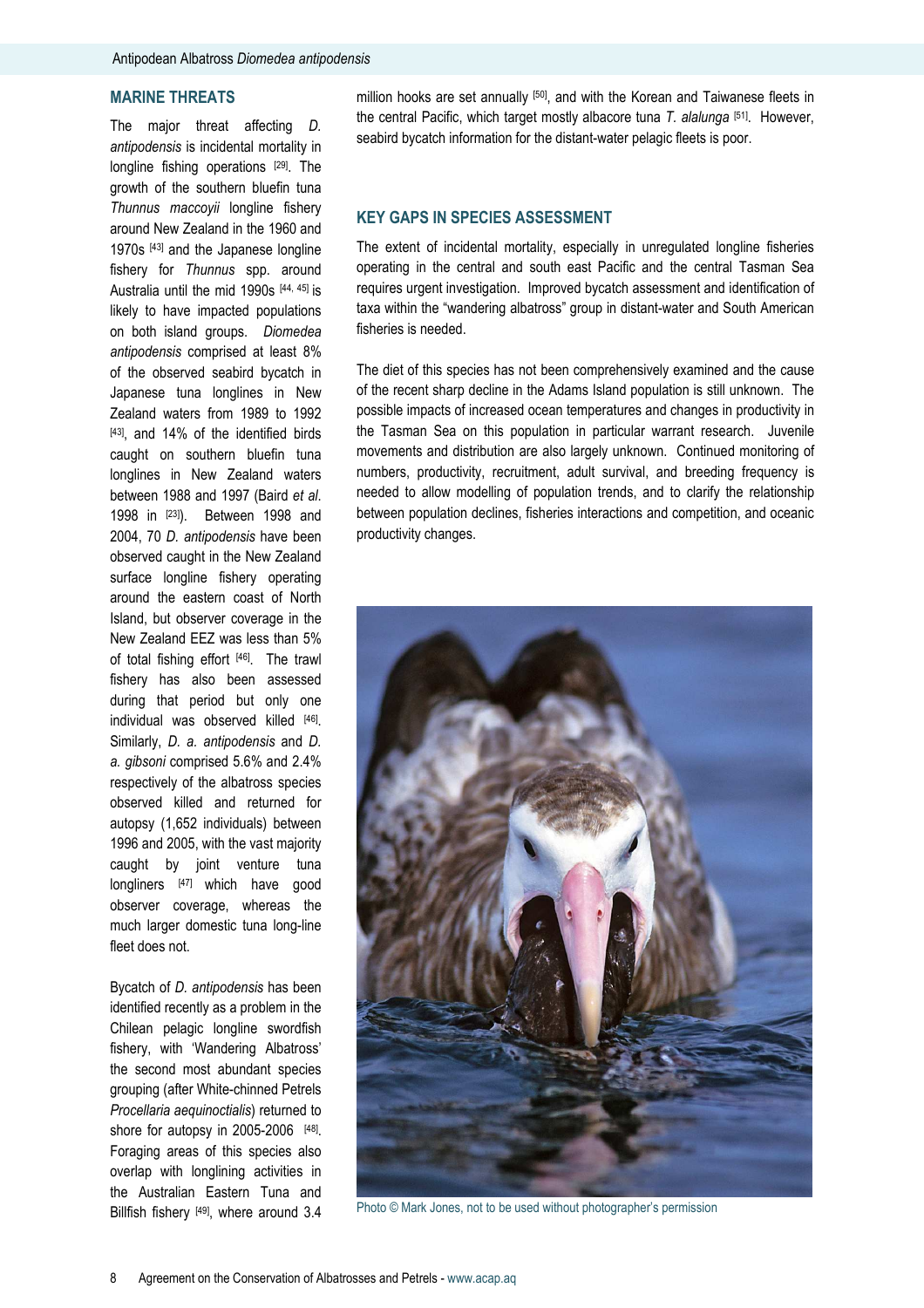## **REFERENCES**

- 1. Warham, J., 1990. A checklist of the Procellariiformes (Appendix 1), Academic Press Limited: London. 424 - 434.
- 2. Robertson, C.J.R. and Warham, J. 1992. Nomenclature of the New Zealand Wandering Albatrosses Diomedea exulans. Bulletin of the British Ornithologists' Club 112: 74-81.
- 3. Robertson, C.J. and Nunn, G.B., 1998. Towards a new taxonomy for albatrosses, in Albatross biology and conservation, G. Robertson and R. Gales (Eds). Surrey Beatty & Sons: Chipping Norton. 13-19.
- 4. Gales, R., 1998. Albatross populations: status and threats, in Albatross Biology and Conservation, G. Robertson and R. Gales (Eds). Surrey Beatty & Sons: Chipping Norton. 20-45.
- 5. Croxall, J.P. and Gales, R., 1998. An assessment of the conservation status of albatrosses, in Albatross Biology and Conservation, G. Robertson and R. Gales (Eds). Surrey Beatty & Sons: Chipping Norton. 46-65.
- 6. Medway, D.G. 1993. The identity of the Chocolate Albatross Diomedea spadicea of Gmelin, 1789 and of the Wandering Albatross Diomedea exulans of Linnaeus, 1758. Notornis 40: 145-162.
- 7. Burg, T.M. and Croxall, J.P. 2004. Global population structure and taxonomy of the wandering albatross species complex. Molecular Ecology 13: 2345-2355.
- 8. Shirihai, H. 2007. A complete guide to Antarctic wildlife: the birds and marine mammals of the Antarctic Continent and Southern Ocean. Second ed., London: A&C Black Publishers Ltd. 544 pp.
- 9. Holdaway, R.N., Worthy, T.H., and Tennyson, A.J.D. 2001. A working list of breeding bird species of the New Zealand region at first human contact [Review]. New Zealand Journal of Zoology 28: 119-187.
- 10. Elliott, G. and Walker, K. 2005. Detecting population trends of Gibson's and Antipodean wandering albatrosses. Notornis 52: 215-222.
- 11. Brooke, M. 2004. Albatrosses and petrels across the world. Oxford: Oxford University Press.
- 12. Brooke, M., Chambers, G.K., Double, M.C., Ryan, P.G., and Tasker, M.L. 2006 - report. Report by the Taxonomy Working Group to the third meeting of the ACAP Advisory Committee - Brasilia, Brazil 2006. Second Meeting of the ACAP Advisory Committee. Agreement on the Conservation of Albatrosses and Petrels: Brasilia, Brazil. http://www.acap.aq/
- 13. Agreement on the Conservation of Albatrosses and Petrels. 2006. Report of the Second Session of the Meeting of the Parties. Christchurch, New Zealand. 13 - 17 November 2006. http://www.acap.aq/english/english/advisory-committee/ac-2/ac2-finalreport/view-category
- 14. Burg, T.M. and Croxall, J.P. 2004. Global population structure and taxonomy of the wandering albatross species complex. Molecular Ecology 13: 2345-2355.
- 15. Birdlife International. 2007. Diomedea exulans. In: IUCN 2007. 2007 IUCN Red List of Threatened Species. http://www.iucnredlist.org/.
- 16. Bonn Convention (Convention on the Conservation of Migratory Species of Wild Animals). http://www.cms.int/.
- 17. Australian Government Environment Protection and Biodiversity Conservation Act 1999 (EPBC Act). http://www.deh.gov.au/epbc/.
- 18. Department of Environment and Heritage. 2001. Recovery Plan for Albatrosses and Giant-Petrels 2001-2005. http://www.deh.gov.au/biodiversity/threatened/publications/recovery/albatro ss/index.html.
- 19. Department of Environment and Heritage. 2006. Threat Abatement Plan for the incidental catch (or bycatch) of seabirds during oceanic longline fishing operations http://www.environment.gov.au/biodiversity/threatened/tapapproved.html.
- 20. Department of Environment and Climate Change. 2005. Threatened Species Conservation Act, 1995, New South Wales. http://www.legislation.nsw.gov.au/viewtop/inforce/act+101+1995+FIRST+0+ N.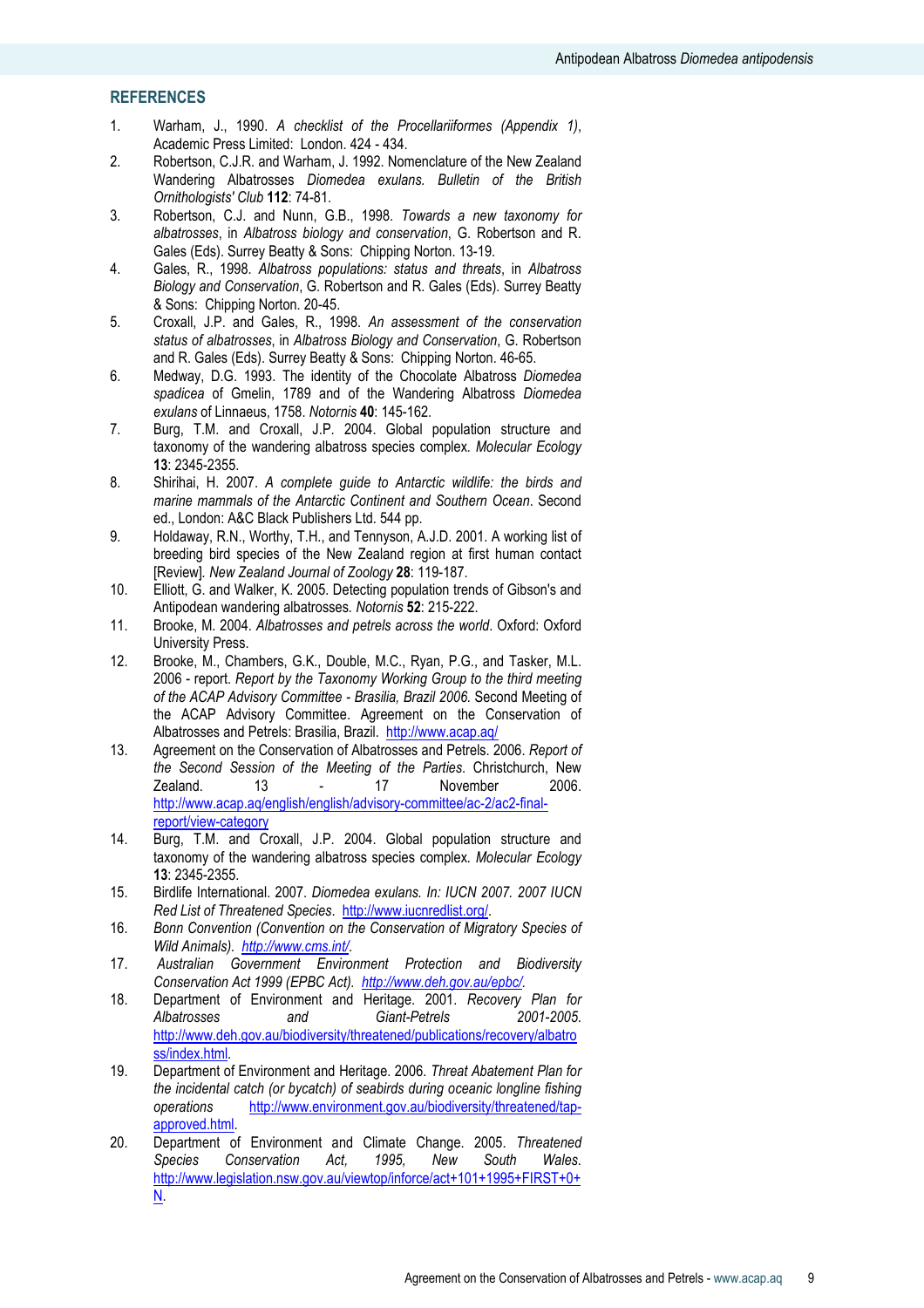- 21. Subsecretaría de Pesca. 2006. Plan de Acción Nacional para reducir las capturas incidentales de aves en las pesquerías de palangre (PAN-AM/CHILE). 26 pp. www.subpesca.cl/mostrararchivo.asp?id=5768
- 22. New Zealand Government. New Zealand Wildlife Act 1953, No 31. http://www.legislation.govt.nz/act/public/1953/0031/latest/DLM276814.html? search=ts\_act\_wildlife\_resel&sr=1.
- 23. Taylor, G.A. 2000. Action plan for seabird conservation in New Zealand. Part A: threatened seabirds. Threatened Species Occasional Publication No. 16. Department of Conservation: Wellington.
- 24. Walker, K. and Elliott, G. 2005. Population changes and biology of the Antipodean wandering albatross (Diomedea antipodensis). Notornis 52: 206-214.
- 25. Walker, K. and Elliott, G. 1999. Population changes and biology of the wandering albatross Diomedea exulans gibsoni at the Auckland Islands. Emu 99: 239-247.
- 26. Marchant, S. and Higgins, P.J., eds. 1990. Handbook of Australian, New Zealand, and Antarctic Birds. Vol. 1 Ratites to Ducks. Oxford University Press: Melbourne. 1536 pp.
- 27. Clark, G., Amey, J., and McAllister, G. 1995. Unexpectedly large number of Wandering Albatross (Diomedea exulans) breeding on Antipodes Island, New Zealand. Notornis 42: 42-46.
- 28. Brooke, M. 2004. Albatrosses and petrels across the world. Oxford: Oxford University Press. 499 pp.
- 29. Gales, R., 1998. Albatross populations: status and threats, in Albatross Biology and Conservation, G. Robertson and R. Gales (Eds). Surrey Beatty & Sons: Chipping Norton. pp 20-45.
- 30. United Nations Educational Scientific and Cultural Organzation. World Heritage List. http://whc.unesco.org/en/list.
- 31. New Zealand Government. 1977. New Zealand Reserves Act 1977. http://www.legislation.govt.nz/.
- 32. Department of Conservation. 1988. Conservation Management Strategy: Subantarctic Islands 1998-2008. Southland Conservancy Conservation Management Planning Series No. 10. Department of Conservation. Invercagill. 114 pp.
- 33. Elliot, G. and Walker, K. 2008. What's wrong with Gibson's Albatross Diomedea antipodensis gibsoni? Fouth International Albatross and Petrel Conference. Cape Town, South Africa. 11-15 August 2008.
- 34. Veran, S., Gimenez, O., Flint, E., Kendall, W.L., Doherty, P.F., and Lebreton, J.D. 2007. Quantifying the impact of longline fisheries on adult survival in the black-footed albatross. Journal of Applied Ecology 44: 942-952.
- 35. Harper, P.C. 1987. Feeding behaviour and other notes on 20 species of Procellariiformes at sea. Notornis 34: 169-192.
- 36. Imber, M.J. and Russ, R. 1975. Some foods of the Wandering Albatross (Diomedea exulans). Notornis 22: 27-36.
- 37. Imber, M.J. 1992. Cephalopods eaten by wandering albatrosses (Diomedea exulans L.) breeding at six circumpolar localities. Journal of the Royal Society of New Zealand 22: 243-263.
- 38. Tickell, W.L.N. 2000. Albatrosses. Sussex, UK: Pica Press.
- 39. Nicholls, D.G., Robertson, C.J.R., Prince, P.A., Murray, M.D., Walker, K.J., and Elliott, G.P. 2002. Foraging niches of three Diomedea albatrosses. Marine Ecology-Progress Series 231: 269-277.
- 40. Walker, K. and Elliott, G. 2006. At-sea distribution of Gibson's and Antipodean wandering albatrosses, and relationships with longline fisheries. Notornis 53: 265-290.
- 41. Walker, K., Elliott, G., Nicholls, D., Murray, D., and Dilks, P. 1995. Satellite tracking of wandering albatross (Diomedea exulans) from the Auckland Islands: preliminary results. Notornis 42: 127-137.
- 42. Nicholls, D.G., Murray, M.D., Butcher, E.C., and Moors, P.J. 2000. Time spent in Exclusive Economic Zones of Southern Oceans by non-breeding wandering albatrosses (Diomedea spp.): Implications for national responsibilities for conservation. Emu 100: 318-323.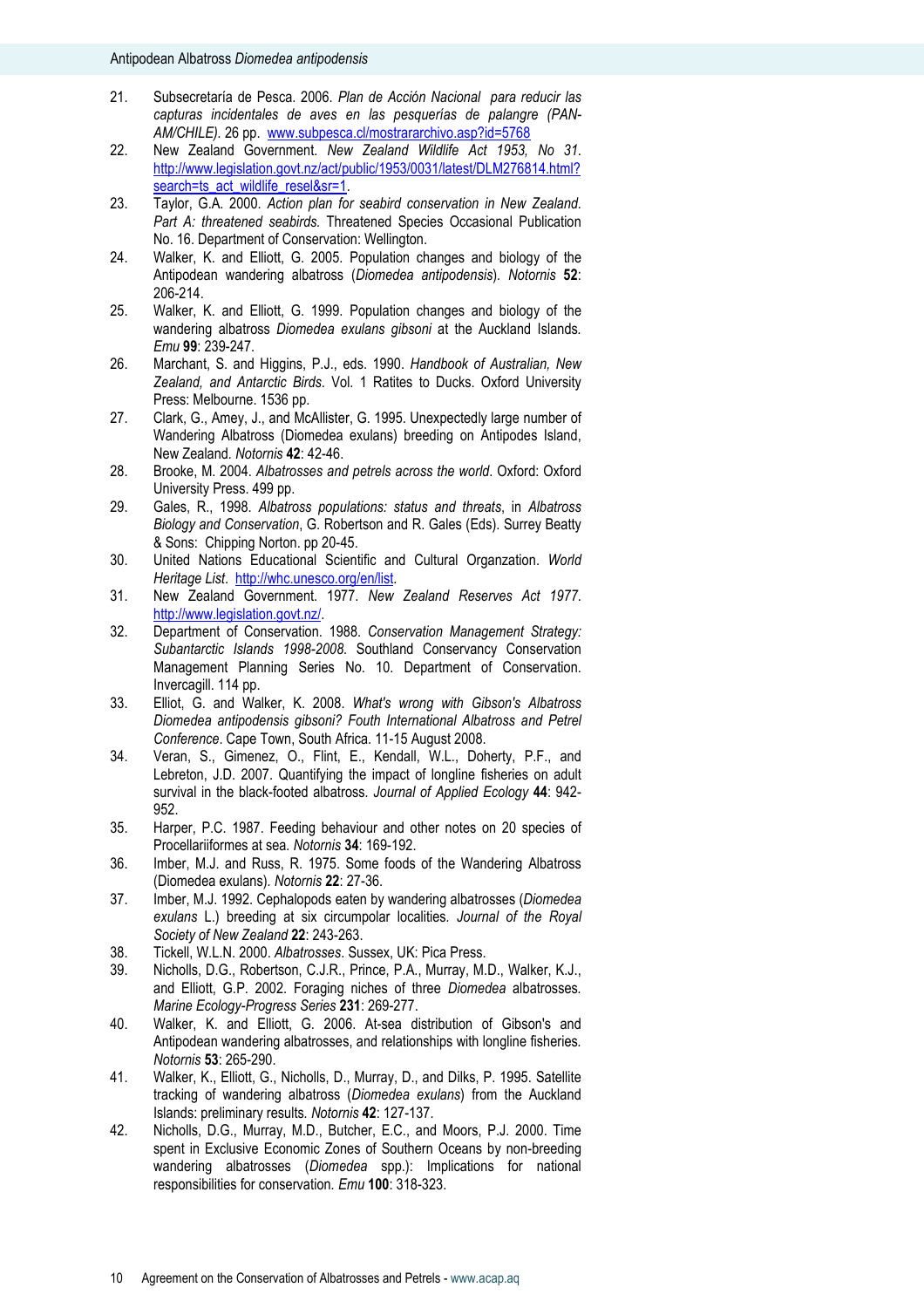- 43. Murray, T.E., Bartle, J.A., Kalish, S.R., and Taylor, P.R. 1993. Incidental capture of seabirds by Japanese southern bluefin tuna longline vessels in New Zealand waters, 1988-1992. Bird Conservation International 3: 181- 210.
- 44. Klaer, N. and Polacheck, T. 1997. By-catch of albatrosses and other seabirds by Japanese longline fishing vessels in the Australian Fishing Zone from April 1992 to March 1995. Emu 97: 150-167.
- 45. Gales, R., Brothers, N., and Reid, T. 1998. Seabird mortality in the Japanese tuna longline fishery around Australia, 1988-1995. Biological Conservation 86: 37-56.
- 46. Waugh, S.M., MacKenzie, D.I., and Fletcher, D. 2008. Seabird bycatch in New Zealand trawl and longline fisheries 1998-2004. Papers and Proceedings of the Royal Society of Tasmania 142: 45-66.
- 47. Conservation Services Programme. 2008. Summary of autopsy reports for seabirds killed and returned from observed New Zealand fisheries: 1 October 1996 - 30 September 2005, with specific reference to 2002/03, 2003/04, 2004/05. DOC Research and Development Series 291. Department of Conservation: Wellington. 110 pp.
- 48. BirdLife Global Seabird Programme. 2008. Albatross Task Force Annual Report 2007. Royal Society for the Protection of Birds, The Lodge, Sandy, Bedfordshire, UK.:
- 49. Lawrence, E., Giannini, F., Bensley, N., and Crombie, J. 2009. Estimation of seabird bycatch rates in the Eastern Tuna and Billfish Fishery. Bureau of Rural Sciences: Canberra. 11 pp.
- 50. Baker, G.B., Double, M.C., Gales, R., Tuck, G.N., Abbott, C.L., Ryan, P.G., Petersen, S.L., Robertson, C.J.R., and Alderman, R. 2007. A global assessment of the impact of fisheries-related mortality on shy and whitecapped albatrosses: Conservation implications. Biological Conservation 137: 319-333.
- 51. Tuck, G.N., Polacheck, T., and Bulman, C.M. 2003. Spatio-temporal trends of longline fishing effort in the Southern Ocean and implications for seabird bycatch. Biological Conservation 114: 1-27.

COMPILED BY

Wiesława Misiak ACAP Secretariat

## **CONTRIBUTORS**

Kath Walker and Graeme Elliott Department of Conservation, New Zealand

Mark Tasker Vice Chair, ACAP Advisory Committee

ACAP Taxonomy Working Group Contact: Michael Double Mike.Double@aad.gov.au

ACAP Breeding Sites Working Group Contact: Richard Phillips raphil@bas.ac.uk

ACAP Status and Trends Working Group Contact: Rosemary Gales Rosemary.Gales@dpiw.tas.gov.au

ACAP Bycatch Working Group Contact: Barry Baker barry.baker@latitude42.com.au

BirdLife International, Global Seabird Programme Contact: Cleo Small Cleo.Small@rspb.org.uk Maps: Frances Taylor Tracking data contributors: David Nicholls (Chisholm Institute), M.D. Murray, E.C. Butcher (La Trobe

University), Kath Walker, Graeme Elliott (Department of Conservation, New Zealand).

## PHOTOGRAPHS

Tui De Roy and Mark Jones, The Roving Tortoise Worldwide Nature Photography photos@rovingtortoise.co.nz

#### RECOMMENDED CITATION

Agreement on the Conservation of Albatrosses and Petrels. 2009. ACAP Species assessment: Antipodean Albatross Diomedea antipodensis. Downloaded from http://www.acap.aq on 18 September 2009.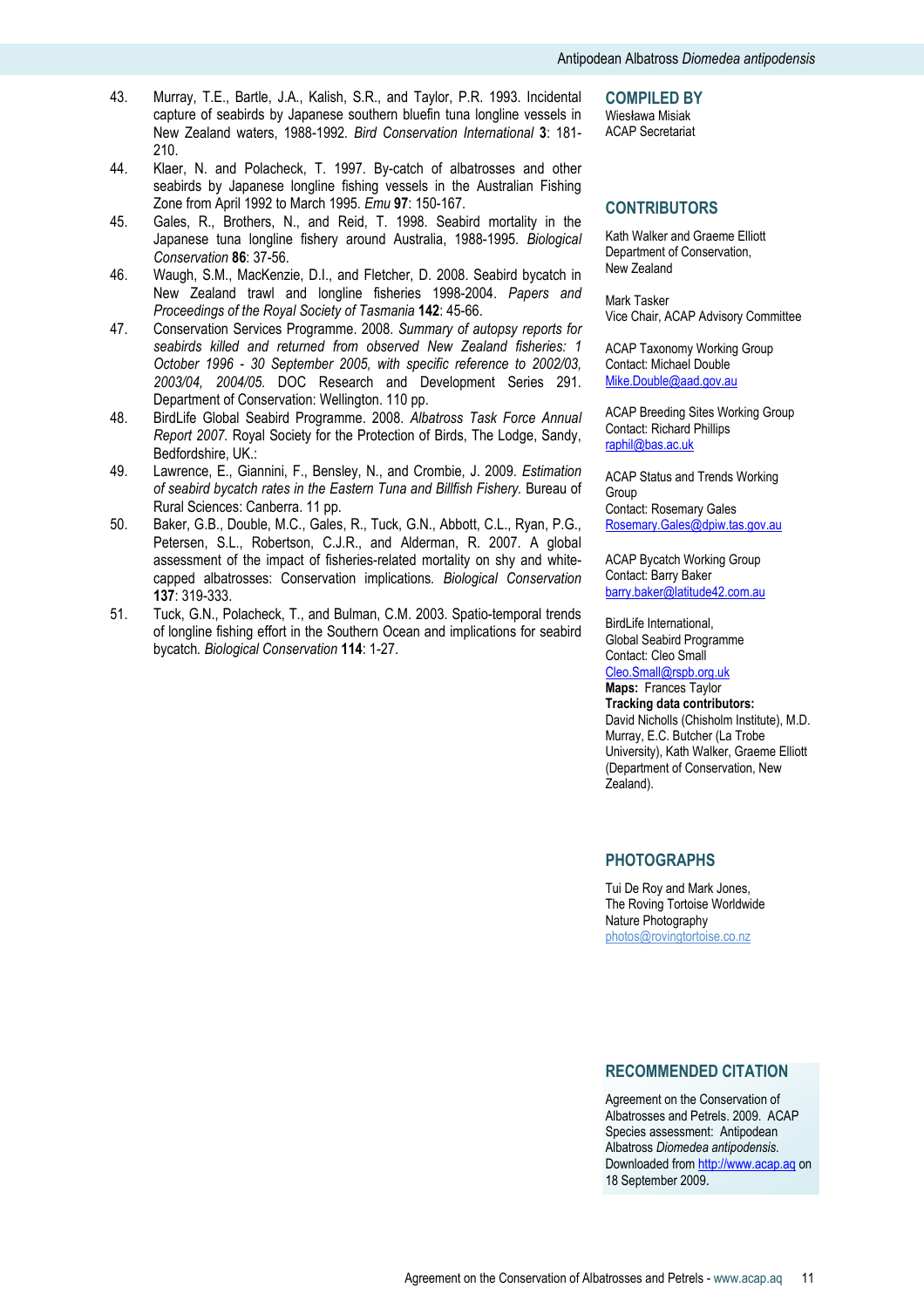## GLOSSARY AND NOTES

## Years.

The "split-year" system is used. Any count (whether breeding pairs or fledglings) made in the austral summer (e.g. of 1993/94) is reported as the second half of this split year (i.e. 1994).

The only species which present potential problems in this respect are *Diomedea* albatrosses, which lay in December-January, but whose fledglings do not depart until the following October-December. In order to keep records of each breeding season together, breeding counts from e.g. December 1993-January 1994 and productivity counts (of chicks/fledglings) of October-December 1994 are reported as 1994.

If a range of years is presented, it should be assumed that the monitoring was continuous during that time. If the years of monitoring are discontinuous, the actual years in which monitoring occurred are indicated.

## (ii) Methods Rating Matrix (based on NZ rating system)

## **METHOD**

A Counts of nesting adults (Errors here are detection errors (the probability of not detecting a bird despite its being present during a survey), the "nest-failure error" (the probability of not counting a nesting bird because the nest had failed prior to the survey, or had not laid at the time of the survey) and sampling error).

B Counts of chicks (Errors here are detection error, sampling and nest-failure error. The latter is probably harder to estimate later in the breeding season than during the incubation period, due to the tendency for egg- and chick-failures to show high interannual variability compared with breeding frequency within a species).

C Counts of nest sites (Errors here are detection error, sampling error and "occupancy error" (probability of counting a site or burrow as active despite it's not being used for nesting by birds during the season).

D Aerial-photo (Errors here are detection errors, nest-failure error, occupancy error and sampling error (error associated with counting sites from photographs), and "visual obstruction bias" - the obstruction of nest sites from view, always underestimating numbers).

E Ship- or ground- based photo (Errors here are detection error, nest-failure error, occupancy error, sampling error and "visual obstruction bias" (the obstruction of nest sites from view from low-angle photos, always underestimating numbers)<br>F

- Unknown
- G Count of eggs in subsample population

H Count of chicks in subsample population and extrapolation (chicks x breeding success - no count of eggs)

#### RELIABILITY

- 1 Census with errors estimated
- 2 Distance-sampling of representative portions of colonies/sites with errors estimated
- 3 Survey of quadrats or transects of representative portions of colonies/sites with errors estimated
- 4 Survey of quadrats or transects without representative sampling but with errors estimated
- 5 Survey of quadrats or transects without representative sampling nor errors estimated
- 6 Unknown

## (iii) Population Survey Accuracy

High Within 10% of stated figure:

**Medium** Within 50% of stated figure;<br>**I ow** Within 100% of stated figure

Within 100% of stated figure (eg coarsely assessed via area of occupancy and assumed density) Unknown

#### (iv) Population Trend

Trend analyses were run in TRIM software using the linear trend model with stepwise selection of change points (missing values removed) with serial correlation taken into account but not overdispersion.

## (v) Productivity (Breeding Success)

Defined as proportion of eggs that survive to chicks at/near time of fledging unless indicated otherwise